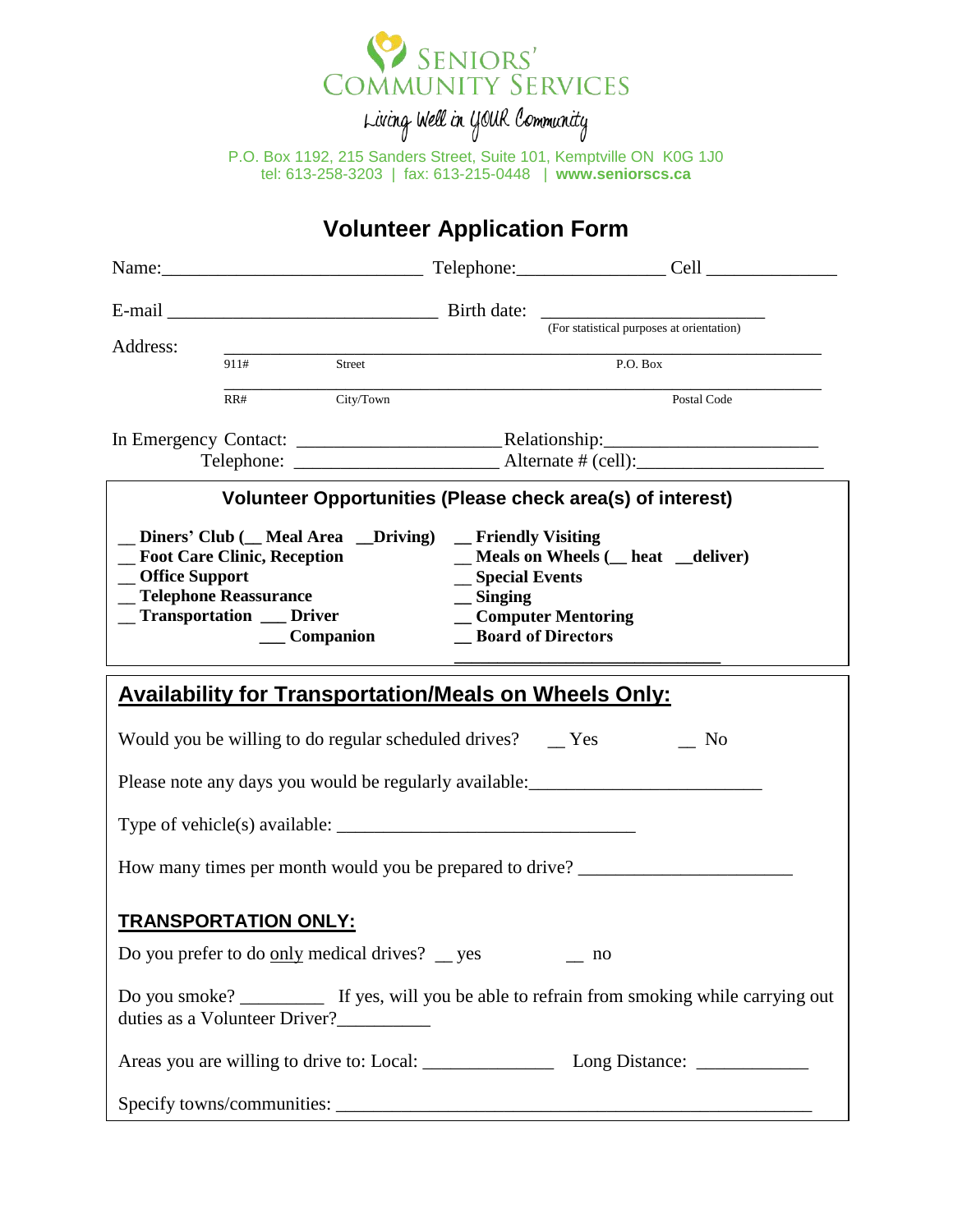|                                                                                    | Why have you decided to volunteer with SCS?                                                              |
|------------------------------------------------------------------------------------|----------------------------------------------------------------------------------------------------------|
| Please specify any info regarding your area of interest e.g. talents, hobbies etc. |                                                                                                          |
|                                                                                    |                                                                                                          |
|                                                                                    |                                                                                                          |
|                                                                                    |                                                                                                          |
|                                                                                    |                                                                                                          |
|                                                                                    |                                                                                                          |
| Insurance section for: Drivers - Transportation; Meals on Wheels;                  | Diners' Club; Friendly Visiting (if volunteer drives the client during the visit):                       |
| Do you have a valid driver's licence?                                              | Yes<br>$\overline{\text{No}}$                                                                            |
|                                                                                    | We request that our Volunteer Drivers carry a minimum of \$1,000,000 of Third Party Liability Insurance. |
|                                                                                    |                                                                                                          |
|                                                                                    |                                                                                                          |
|                                                                                    |                                                                                                          |
|                                                                                    |                                                                                                          |